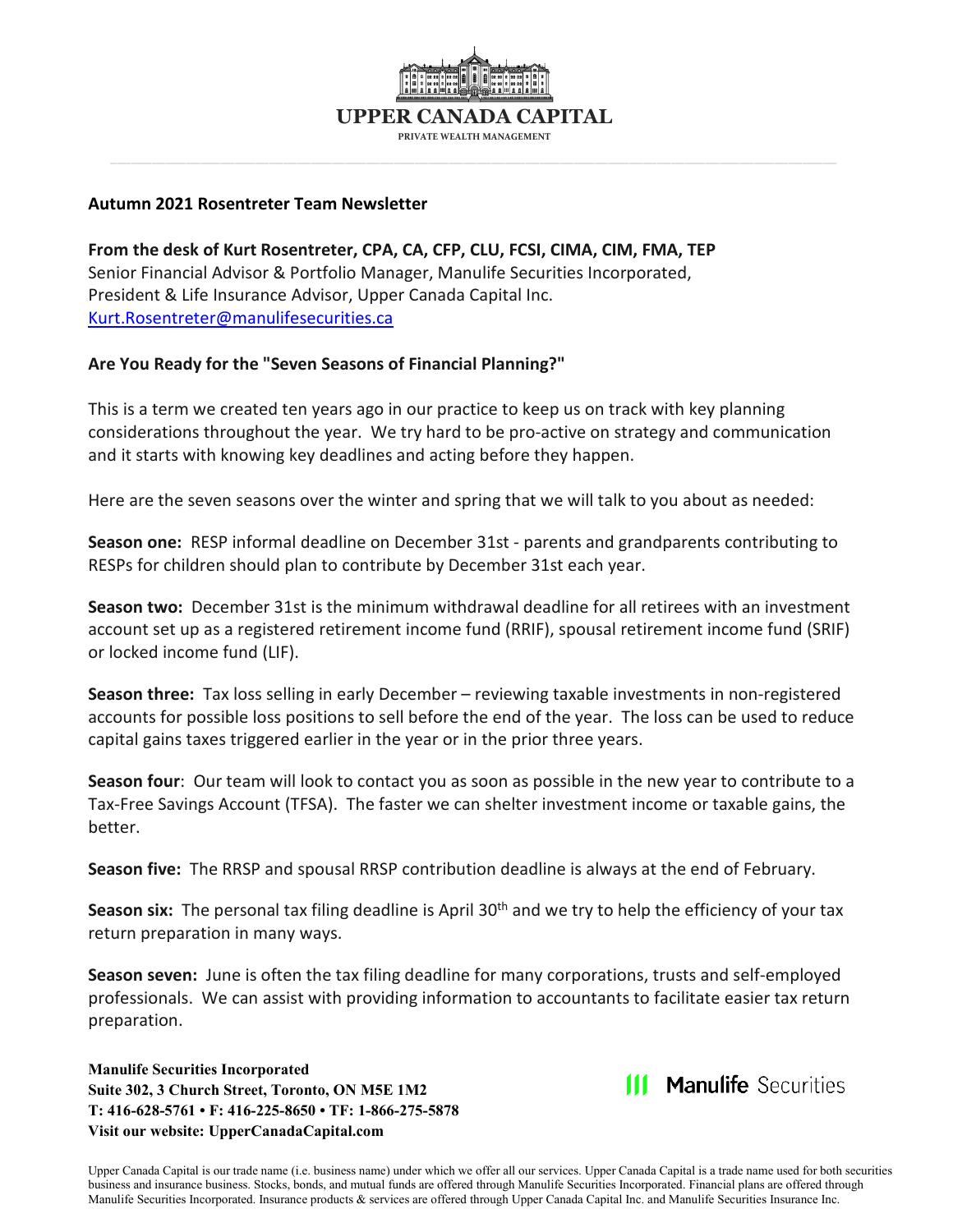

This is only a partial list of everything we are tracking to help you properly manage your finances wills and insurance are an entirely different story!

Lean on the team and me if you have any questions about these planning areas and more.

### **From the desk of Jeton Spahiu, CIM**

Financial Advisor Associate, Manulife Securities Incorporated [jeton.spahiu@manulifesecurities.ca](mailto:jeton.spahiu@manulifesecurities.ca)

### **Federal Reserve's Taper Timeline of Government Bond Purchases**

Since June of last year, the Federal Reserve (the Fed) in the United States has been purchasing \$120 billion of bonds each month from the United States government. The purpose of this exercise is to keep interest rates low and provide unprecedented support to financial markets as well as the overall economy. However, the US Federal Reserve ended its recent policy meeting indicating that they will begin phasing out some of this stimulus. This process is known as "tapering".

Now that the economy is seeing substantial progress towards its labour market conditions and inflation goals, the Fed's chair Jay Powell revealed that the official tapering decision may happen in November and the process itself can start shortly thereafter. Mr. Powell then indicated that the tapering will be gradual and it will likely be concluded by middle of next year.

What does all of this mean for your investment portfolio managed by our team?

Tapering can represent possible future interest rate hikes which would subsequently increase the attractiveness of fixed-income securities – specifically bond yields and long-term Guaranteed Investment Certificates (GICs). However, the interest rate increases could still be in the distant future. While higher bond yields will represent good investment options, the stock market can remain an attractive option due to the positive impact from rising earnings as economies return to normal. The tapering should be seen as the gradual removal of central bank's emergency stimulus measure as market & economic conditions normalize.

**Manulife Securities Incorporated Suite 302, 3 Church Street, Toronto, ON M5E 1M2 T: 416-628-5761 • F: 416-225-8650 • TF: 1-866-275-5878 Visit our website: UpperCanadaCapital.com**

**111 Manulife Securities**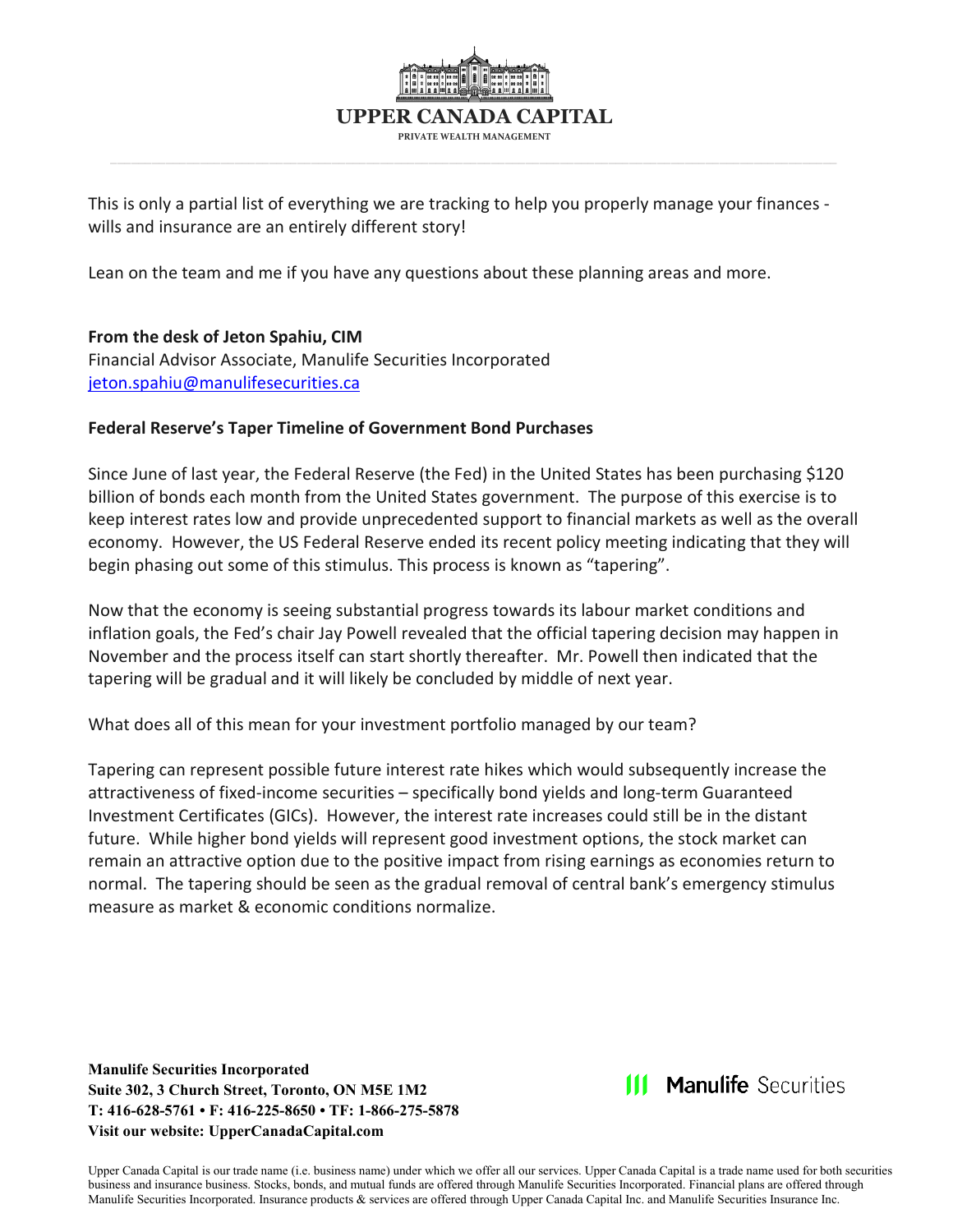**PRIVATE WEALTH MANAGEMENT**

#### **From the desk of Gerdi Lito, CFA**

Financial Advisor Associate, Manulife Securities Incorporated [gerdi.lito@manulifesecurities.ca](mailto:gerdi.lito@manulifesecurities.ca)

### **Stock Market Seasonality and Market Timing**

If you follow the stock market, you may see expressions like "sell in May and go away" or the "Santa Claus rally" which describes nothing more than some statistical patterns in stock market returns.

Numbers show that the average US stock market return (measured from the S&P500 index) is higher during some months. Since it appears to be a pattern during the year (average returns are lower for the August-October period and higher for the December-January period), it creates the idea that there is indeed some market seasonality that one can take advantage by going in and out of the market in certain times of the year.

From a theoretical point of view, there is really no explanation why these patterns exist. Most academic studies have tried to explain with rebalancing of portfolios from large money managers like pension funds or mutual fund companies, but there is no real evidence that shows a cause and effect. Indeed, it would be the same as trying to prove why there are more marriage divorces in a certain month compared to others.

If we look at data in more detail [\(https://www.yardeni.com/pub/stmktreturns.pdf](https://www.yardeni.com/pub/stmktreturns.pdf) ), we can see that even in the month where the market is more often positive (December), it still has produced negative returns about 25% of the time. In July (the month with the highest average return), the market has been down approximately 40% of the time. Trying to "time the market" can be a loser's game and there is a high chance that you may miss some of the best returns.

Instead, having an asset allocation strategy (a long-term strategic asset mix based on your goals, stage of life and risk tolerance, as well as rules for dynamic rebalancing of the portfolio) assures that you don't deviate from your investment goals and will capture a desirable average return.

**Manulife Securities Incorporated Suite 302, 3 Church Street, Toronto, ON M5E 1M2 T: 416-628-5761 • F: 416-225-8650 • TF: 1-866-275-5878 Visit our website: UpperCanadaCapital.com**

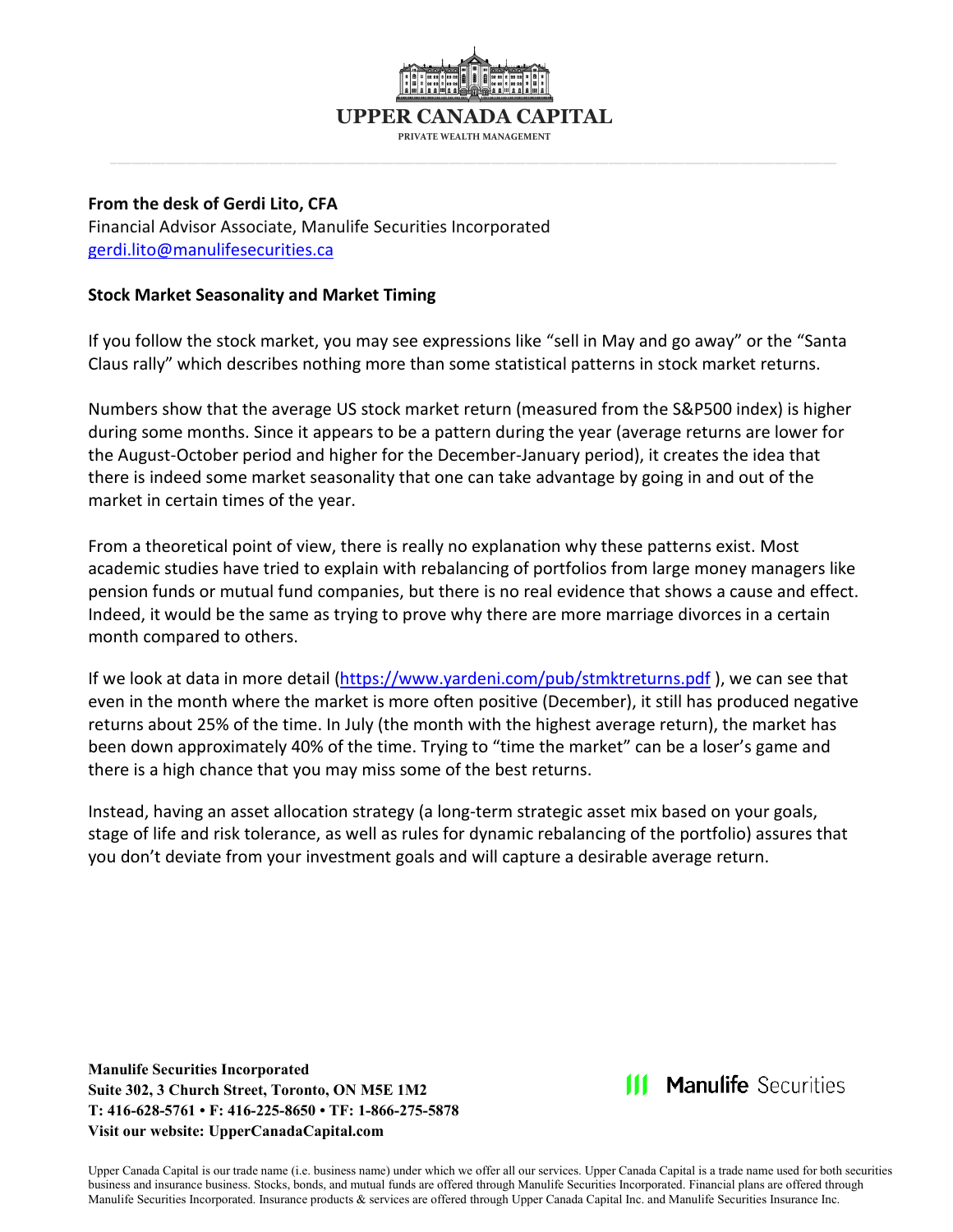

**PRIVATE WEALTH MANAGEMENT**

# **From the desk of Mathew Cain, CIM** Financial Advisor Associate, Manulife Securities Incorporated

[mathew.cain@manulifesecurities.ca](mailto:mathew.cain@manulifesecurities.ca)

### **What is the 10-Year Note and Why is it Important?**

Rising interest rates, bond tapering, the Fed, fixed income investments and more. All of this can be confusing for the average investor. Now you're also hearing more and more about the US 10-year note.

As a result of the recent economic impacts caused by COVID-19, the federal governments of the world have been issuing debt to the central banks to help stabilize the economy. These central banks assist by buying federal treasuries, notes and bonds from their respective governments and in turn, the governments use this extra cash to fund government assistance cheques and loans to the commercial banks. These commercial banks then loan that excess cash to the consumer which ultimately lowers interest rates on loans, mortgages, lines of credits and other debts. The average investor uses the cheap cash to buy goods and stimulate the economy.

The central banks and investors are buying bonds from the government that range from 90-days to 30-years, so what makes the 10-year bond so important?

The 10-year note is looked upon as a benchmark - it impacts your mortgage rate, can influence the stock market and can be considered a proxy for investor confidence. For example, a ten-year note with a high yield means everyone is buying the stock market. If the ten year note yield falls, it can mean that investors are selling stocks and buying this safe-haven asset.

In December of 2020, investors drove up the price of the 10-year note after a remarkable stock market recovery which led to a falling yield. Fixed mortgage rates at that time dropped to historic lows.

What does this all mean? A rising 10-year note yield could lead to increased economic confidence, higher mortgage rates, increased bond yields and ultimately, higher interest rates.

**Manulife Securities Incorporated Suite 302, 3 Church Street, Toronto, ON M5E 1M2 T: 416-628-5761 • F: 416-225-8650 • TF: 1-866-275-5878 Visit our website: UpperCanadaCapital.com**

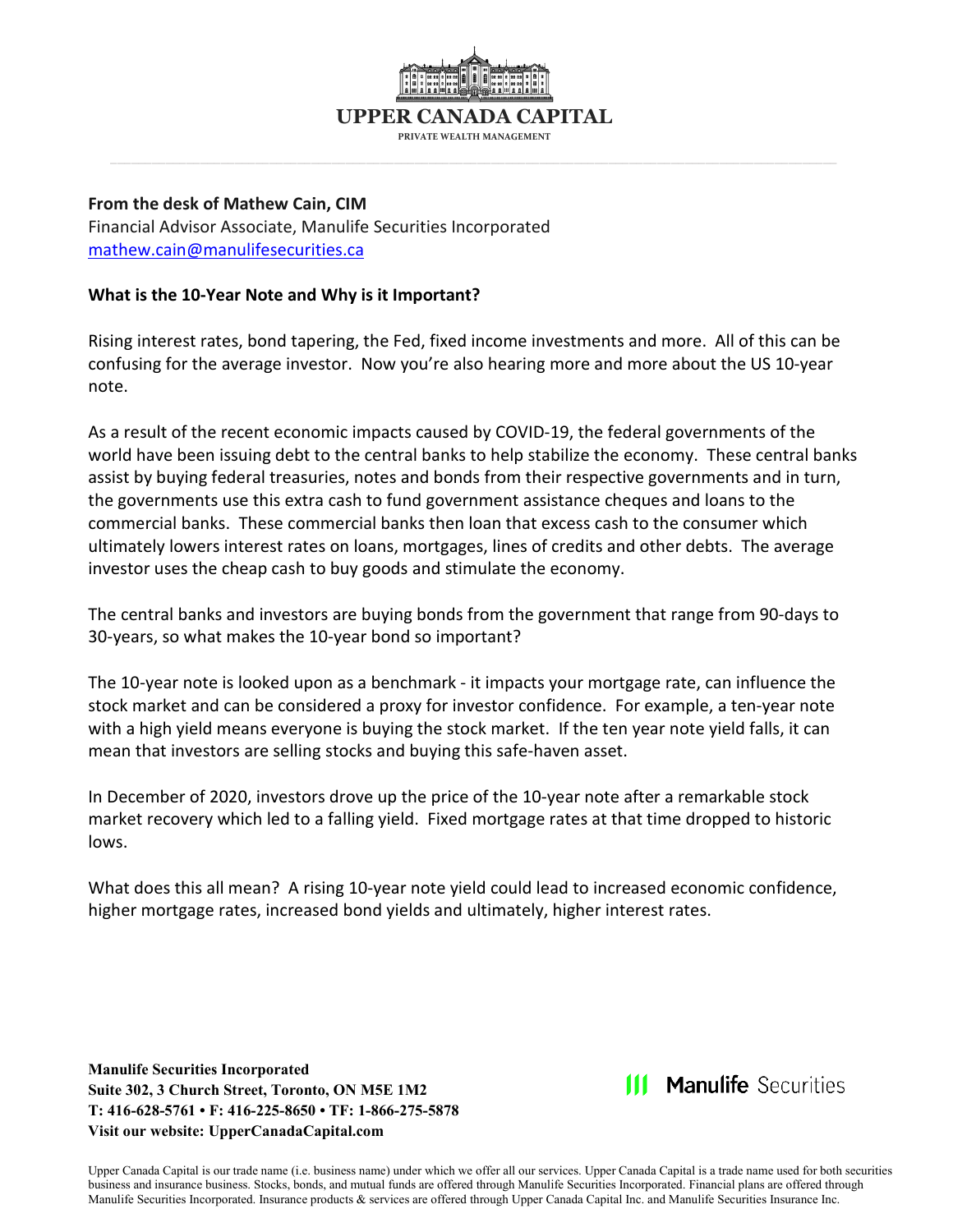

**PRIVATE WEALTH MANAGEMENT**

#### **From the desk of Jordan Campbell, CFA** Portfolio Manager, Manulife Securities Incorporated

[jordan.campbell@manulifesecurities.ca](mailto:jordan.campbell@manulifesecurities.ca)

## **Buying the Dip**

If you've been following stock market news lately, you've probably seen headlines about how it's been volatile compared to the calm uptrend that occurred before August. News of inflation, gas shortages and supply chain challenges have spooked investors recently which had led to this volatility. But if you have cash on the sidelines, should you invest during this time? Or should you wait for the market to fall further and "buy the dip?"

[This article](https://ofdollarsanddata.com/even-god-couldnt-beat-dollar-cost-averaging/) looks at that exact question. It finds that it has been better over the decades to continuously invest whenever you have cash rather than wait for a bottom in the market that may never happen.

### **From the desk of Monika Kucinskaite, M.Com**

Financial Advisor Associate, Manulife Securities Incorporated [m.kucinskaite@manulifesecurities.ca](mailto:m.kucinskaite@manulifesecurities.ca)

### **Employer's Incentive: Signing-up for a Stock Option Plan**

Companies use different strategies to compensate and motivate their employees. These strategies range from corporate cars, matching RRSP contributions, healthcare benefits and stock options plans.

When your employer gives you stock options, they are not giving you shares. You are given the right to buy the stock later for an agreed upon price. If you decide to purchase shares, you need to exercise these options. That is where you may impact your annual income and taxes you pay. If you are participating in such a plan or about to enroll into one, [click here](https://www.jamiegolombek.com/articledetail.php?article_id=1933) to read more about new taxation rules that came into effect this summer.

**Manulife Securities Incorporated Suite 302, 3 Church Street, Toronto, ON M5E 1M2 T: 416-628-5761 • F: 416-225-8650 • TF: 1-866-275-5878 Visit our website: UpperCanadaCapital.com**

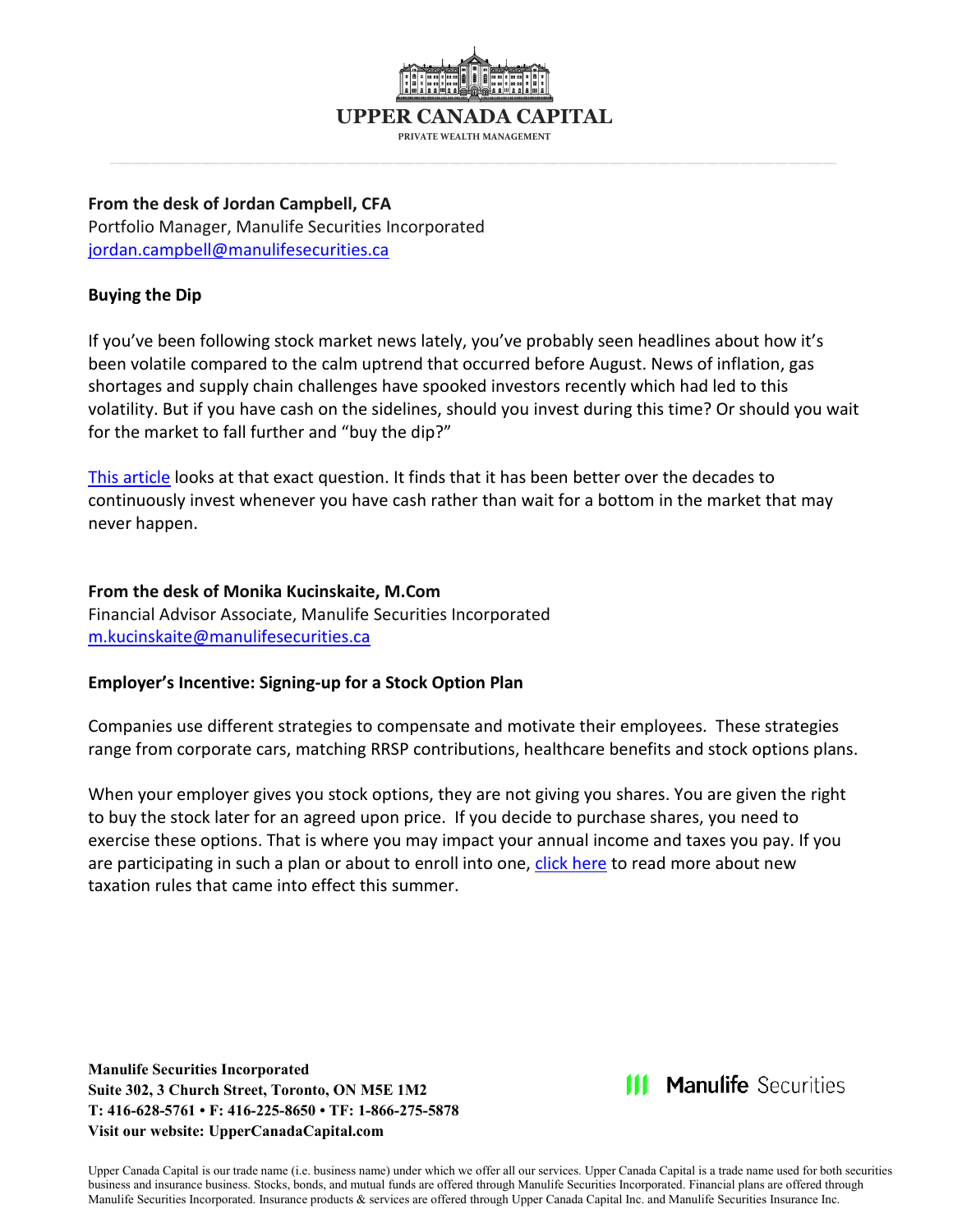

**PRIVATE WEALTH MANAGEMENT**

#### **From the desk of Laura Collins**

Executive assistant to Kurt Rosentreter, Manulife Securities Incorporated [laura.collins@manulifesecurities.ca](mailto:laura.collins@manulifesecurities.ca)

### **Debt Ceiling**

- The debt ceiling is the maximum amount that the U.S. government can borrow by issuing bonds.
- When the debt ceiling is reached, the Treasury Department must find other ways to pay expenses. Otherwise, there is a risk the U.S. will default on its debt.
- The debt ceiling has been raised or suspended several times to avoid the risk of default.
- There have been a number of showdowns over the debt ceiling, some of which have led to government shutdowns. The conflict is usually between the White House and Congress, and the debt ceiling is used as leverage to push budgetary agendas.

*Source:* [Debt Ceiling Definition \(investopedia.com\)](https://www.investopedia.com/terms/d/debt-ceiling.asp?utm_source=term-of-the-day&utm_campaign=housead&utm_term=24608556&utm_medium=email)

We look forward to seeing and talking to you in the months ahead as we plot your financial positioning and goals through the wind down of the pandemic and into 2022. A lot has changed in the world and we are ready to talk about impact and strategy for your finances.

As always, we are here to talk every day.

Warm regards,

Kurt Rosentian

# **Kurt Rosentreter, CPA, CA, CFP, CLU, FCSI, CIMA, CIM, FMA, TEP** Senior Financial Advisor & Portfolio Manager, Manulife Securities Incorporated President, Upper Canada Capital Inc. Life Insurance Advisor, Manulife Securities Insurance Inc. [http://www.kurtismycfo.com](http://www.kurtismycfo.com/)

Follow me on social media:



**Manulife Securities Incorporated Suite 302, 3 Church Street, Toronto, ON M5E 1M2 T: 416-628-5761 • F: 416-225-8650 • TF: 1-866-275-5878 Visit our website: UpperCanadaCapital.com**